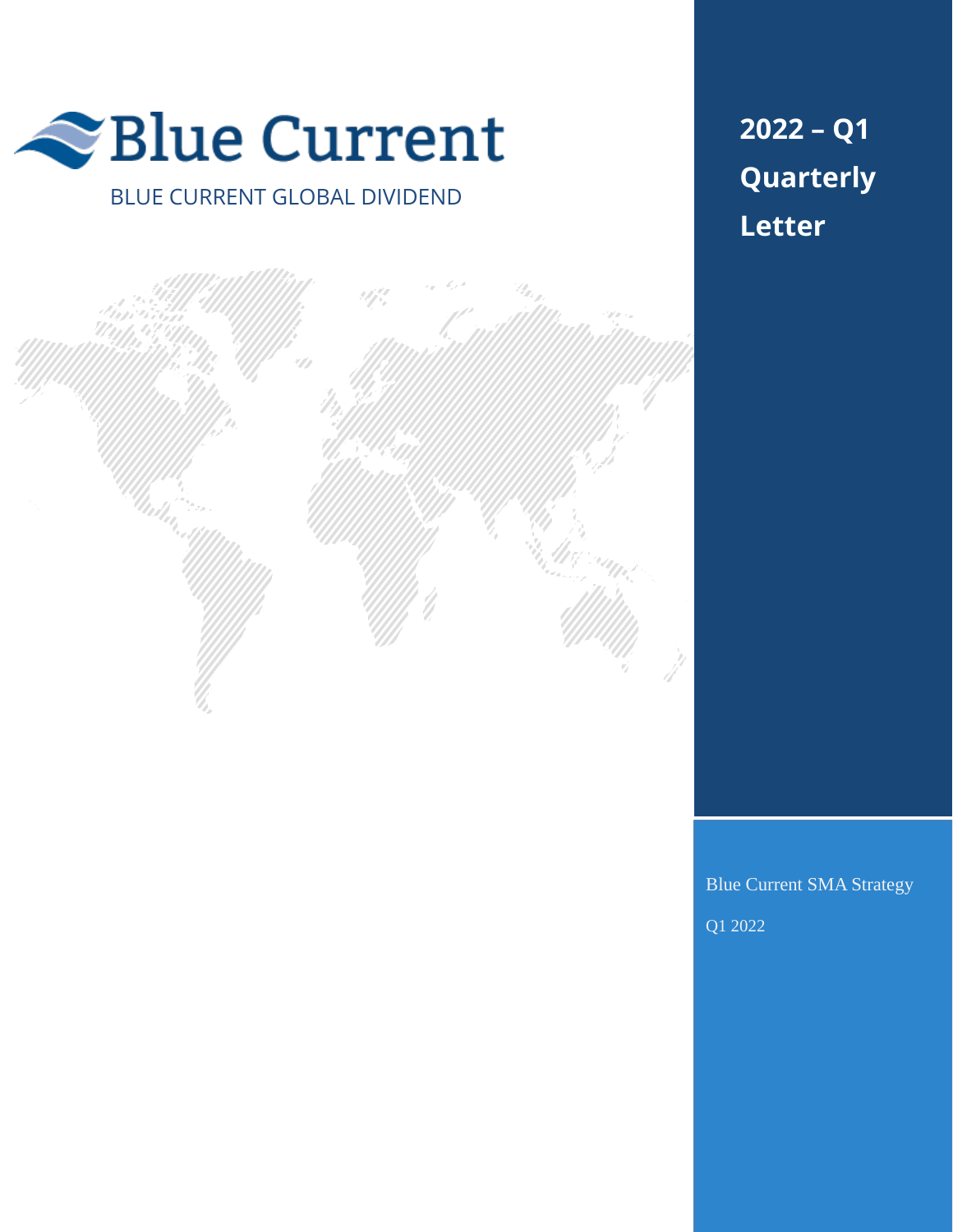Dear Investors,

The Blue Current Global Dividend Strategy composite returned -2.9% (net) during the first quarter of 2022, reducing the trailing one-year return to +8.2% (net). In comparison, the MSCI World High Dividend Yield Net Index returned +0.2% for the quarter and +9.4% for trailing one-year. Composite returns are shown net of a 1% annualized fee, and individual returns may vary relative to composite performance. We remind you, however, that our strategy is not managed to any specific equity index; instead, it focuses on identifying companies that will pay a stable, increasing dividend and generate an attractive total return.

# **MIXED SIGNALS**

If the outlook for 2022 wasn't challenging enough, the conflict in Ukraine (and its ripple effects) combined with the renewed Covid-inspired lockdowns across China have created a new litany of supply chain challenges, acerbating the pre-existing tightness. Inflation was stubbornly high before these events and will likely remain so for most of the year as soaring food and energy prices have little hope of additional supply until 2024. The result has been an acceleration in the expectations for the removal of monetary stimulus, lower forecasted economic growth, and rising probabilities of a global recession over the next two years. Some strategists believe that the odds of a recession are one in three, while others are pushing the probability closer to a coin flip.

During the quarter, we have seen some evidence of a slowdown created by higher interest rates. Mortgage refinancing and new home applications are slipping month after month. Online sales have steadily declined through the quarter which is not too surprising considering the Covid-induced uplift in 2021, but also, department store sales have been weak to start the year – it is important to strip out the CPI or price impact to sales. Offsetting what appears to be sluggish spending on goods, spending on travel, hotels, and dining out has accelerated (services spending). Information released by the TSA (Transportation Security Administration) suggests that airport passenger volume continues to accelerate, not quite reaching 2019 levels but still improving. Lastly, the US economy continues to create jobs, with initial jobless claims continuing to fall and the BLS unemployment rate reaching 3.6%. Given the increases in wages and more individuals transitioning back into the workforce, it is not surprising that credit card delinquencies and chargeoffs remain very low and are not suggestive of any consumer fatigue.

While consumer spending appears to be resilient, it is still difficult to ignore what could be coming around the corner. Gasoline prices remain elevated (the national average for mid-grade gas is \$4.52/gallon), home affordability is declining, and the costs to do almost anything continue to rise – food expenses, whether purchased at a retail store or consumed away from home, remain elevated and we expect food and household product costs will continue to rise. It is not abnormal to expect the combination of the above pressures will dampen discretionary consumer spending at some point later this year.

The market and economy are filled with mixed signals at the moment, and we see this manifest itself in asset price volatility. Investors love bonds on Monday only to sell them on Tuesday, while equity investors continue to chase the hot sectors, rotating between value and growth weekly depending on the daily direction of interest rates. The extreme level of indecisiveness is indicative of the environment and the multitude of risk signals that are difficult to interpret.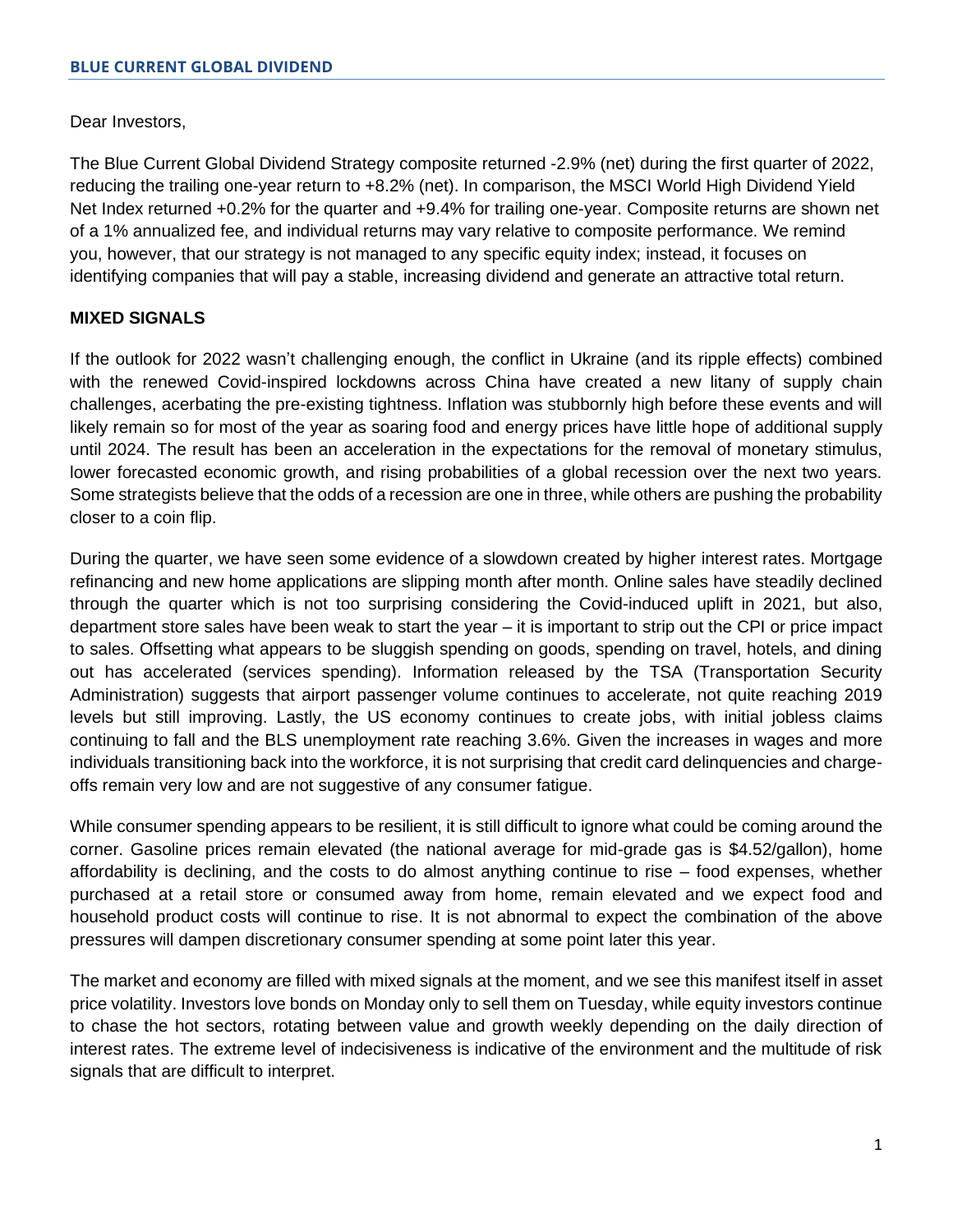# **BLUE CURRENT PHILOSOPHY AND OBJECTIVES**

At Blue Current, we use our broad knowledge of cash flow growth rates to invest in a niche universe of high-quality, dividend-paying companies with sustainable business models and dividend policies. Our primary objectives are to pay a stable and increasing dividend each quarter and deliver attractive, longterm capital appreciation.

The concentrated portfolio invests in 35-45 companies that meet our stringent quality requirements, domiciled across developed markets. We focus on companies that have a history of rewarding shareholders and have the financial ability to continue to increase their dividends over time. Furthermore, we focus on each company's earnings potential, and we strive to purchase the stock of those businesses when it is trading at a discount to what we see as its true value.

# **PORTFOLIO COMMENTARY**

Taking a private equity approach to managing the portfolio, we have been selling interests in our businesses where we like the price, selling entire positions that entered the year with operational challenges, and initiating new positions where we feel value will later be appreciated. Examples include a sale of Texas Instruments at \$187, a sale of Abbott Labs at \$130, a trim of Microsoft at \$332, a trim of Qualcomm at \$186, and a trim of American Express at \$178. Not all of our decisions have been rewarding, as we were adding to select European positions prior to the Ukrainian conflict, which in hindsight has detracted from performance. Despite the reinvestment risk, we continue to feel good about our price execution due to the realized exit multiples for those businesses.

The top-performing position in the portfolio during the first quarter was Rio Tinto (+27%), a company that has benefited from a recovery in iron ore prices that started when China lifted curbs on steel production in late 2021. In addition to China accelerating its need for iron ore, the supply of iron ore and steel were negatively impacted by the ongoing conflict in Ukraine. Even if current iron-ore prices retreat, the company should print money this year and currently offers investors a double-digit dividend yield that is growing. The company does have outsized exposure to the largest iron-ore importer in the world (China), which we incorporate in the sizing of the position.

AstraZeneca is the largest position in the portfolio and was a strong performer during the quarter, appreciating +16% and contributing nearly 0.5% to the fund's return. AstraZeneca is too cheap a stock given the underlying strength of its current pharmaceutical lineup and robust pipeline. Raytheon (+16%), Targa Resources (+15%), and American Express (+15%) round out the top five performers during the first quarter. Russia's invasion of Ukraine was exceptionally punitive on nearly all of our European businesses during the quarter, and accordingly, most of our laggards were domiciled in Europe. Those of you who follow our work may recall that we came into 2022 bullish on the prospects for European equities due to expected economic growth across the region, higher interest rates, and the continued post-Covid recovery. The top five disappointments during the quarter were ING Groep (-25%), Deutsche Post (-21%), BNP Paribas (-18%), Philips Healthcare (-17%), and Qualcomm (-16%). Ironically, Qualcomm was the top-performing position in the fourth quarter, appreciating 42%. The share price remains volatile, as the market is increasingly concerned about smartphone shipments during the second half of 2022. We took some profits in Qualcomm, but it remains a core position.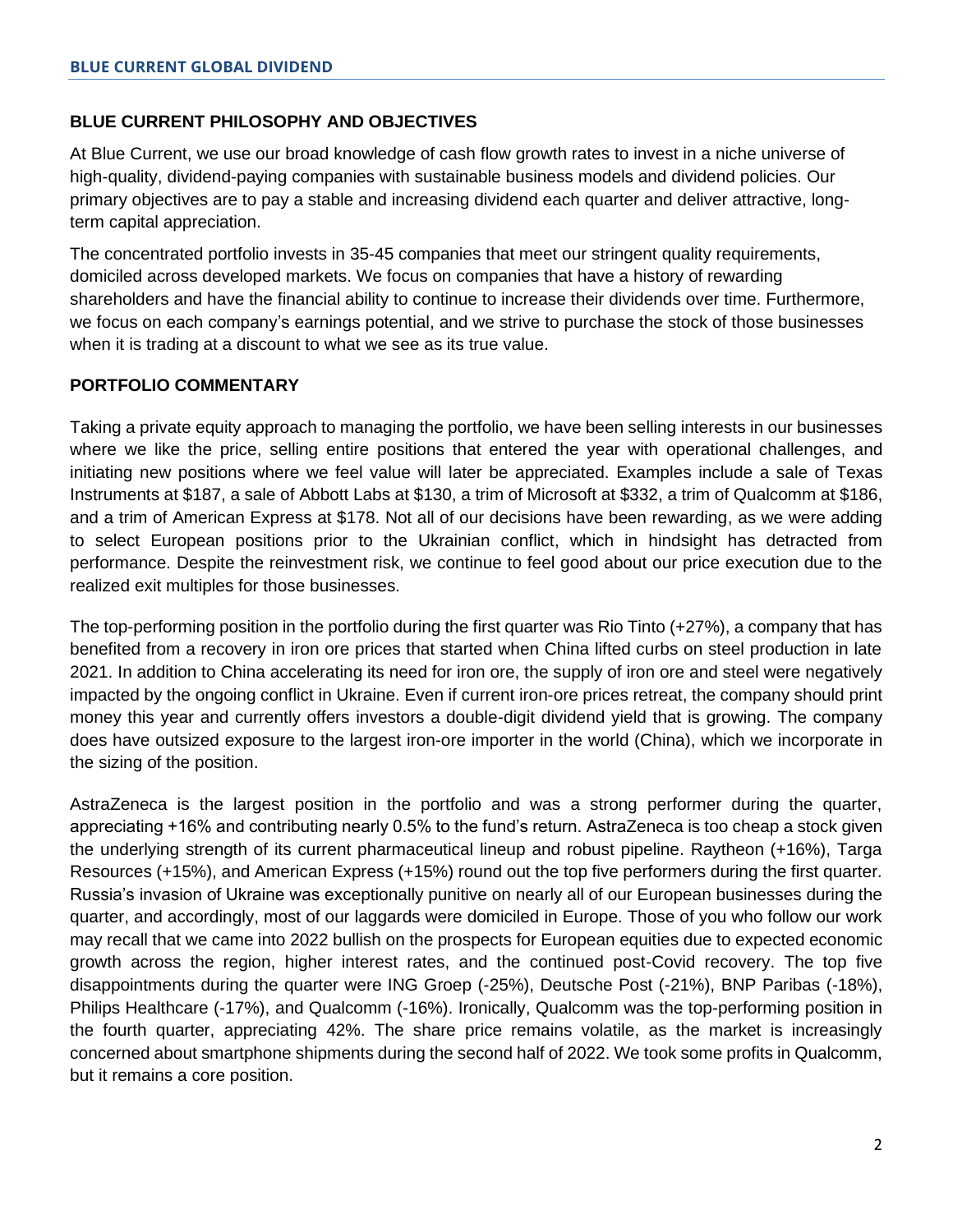Late in the quarter, we added a new position in Ahold Delhaize, a European-based grocer with retail locations across Europe and in the United States – you may know the Food Lion brand that is owned by the company. Regardless of where you consume your meals (at home or away from home), food costs are elevated and will continue to rise, but restaurants are also grabbling with rising labor costs. We believe that restaurant patrons will experience sticker shock this year, creating trade-down benefits to the retailers as consumers seek lower cost options. While not our base case, we also believe grocers benefit in a tougher economic environment. We like other competitors as well, including Kroger, Albertsons, and Carrefour, but we think Ahold offers a compelling blend of value and dividends. We also like select consumer staples companies that will benefit from rising prices and can hold market share against private label competitors. At some point, the commodity pressures will subside, and if prices remain sticky, there is a longer-term opportunity for margin expansion.

Top Five Contributors (Security/Contributors\*) for the Quarter

- AstraZeneca: +50bps
- Rio Tinto: +40bps
- Raytheon: +40bps
- American Express: +35bps
- Targa Resources: +30bps

Bottom Five Contributors (Security/Contributors\*) for the Quarter

- Qualcomm: -60bps
- ING Groep: -50bps
- Deutsche Post: -50bps
- Philips Healthcare: -35bps
- Unilever: -35bps

*\*Please contact Blue Current to obtain our calculation methodology and a list of all holdings' contributions to the overall performance during the period. Contribution by security has been rounded to the nearest 5bps.*

# **INVESTMENT OUTLOOK**

In our prior letter we shared our view that the draining of liquidity from the global financial system would continue to put pressure on the share prices of lower-quality and over-valued businesses and that oldeconomy businesses with dividends and cash flow would attract investor interest. Up until March, that forecast would have earned us high grades; however, we did not see the invasion of Ukraine, sweeping sanctions against Russia by many of the largest economies, or the resurgence of Covid in China, all of which have created concurrent systematic risk factors at a time when the global economy needs safe footing and normalized behaviors to fully recover from the pandemic.

We stated in our last letter that commodity inflation would be the transmission mechanism through which the rest of the world is penalized by the tragic events that continue to unfold in Ukraine. This statement is as true today as it was when we shared the view three months ago. Specifically, energy and agriculture prices will likely remain elevated well into 2023, pressuring consumers and central banks to take more action to slow economic demand. The supply chain damage created by Covid has been remedied for some sectors but has worsened for others – Covid lockdowns in China being the latest setback. The net effect of these challenges has been to derail the economic normalization process by at least several quarters,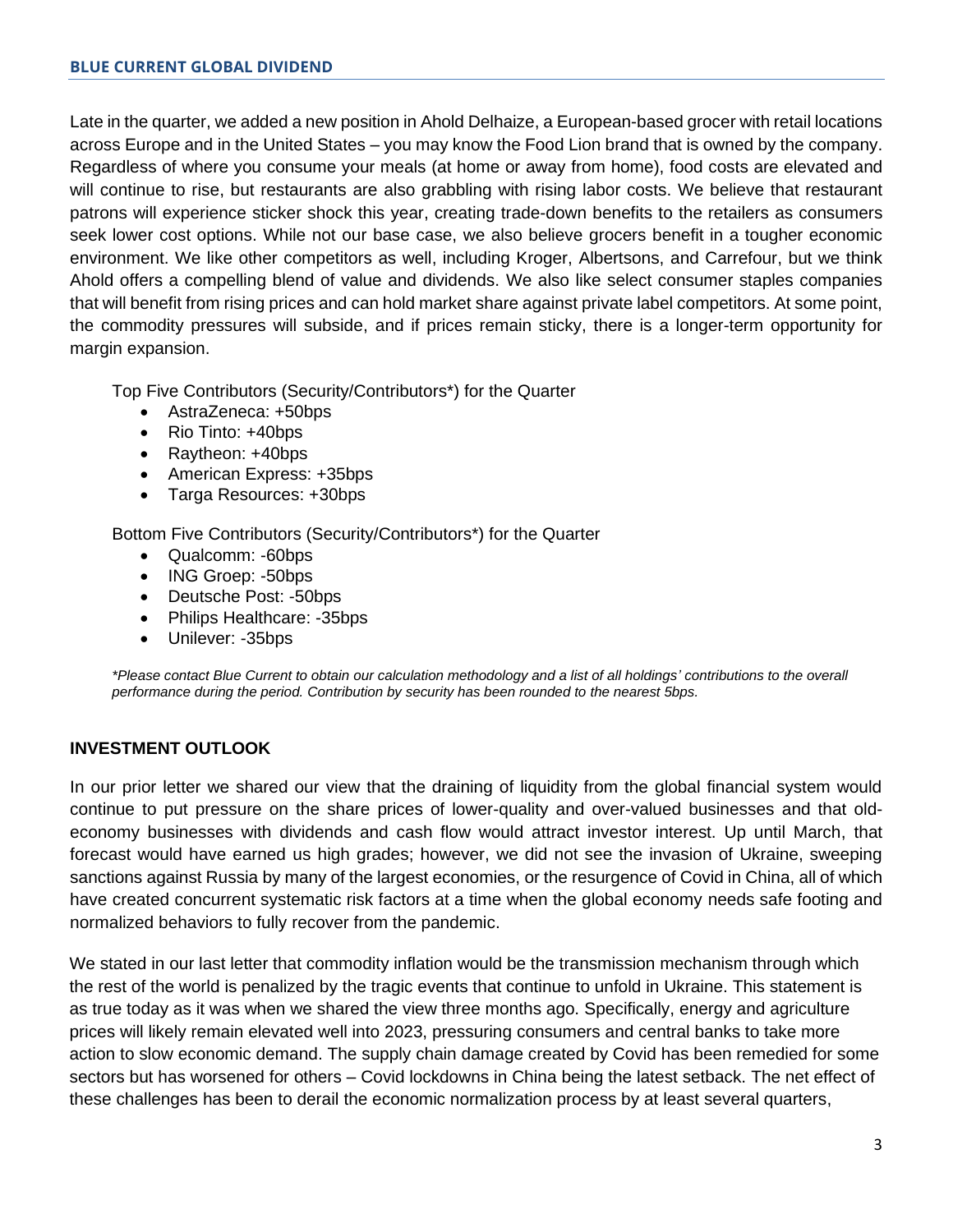placing additional political and economic pressure on global leaders to solve these problems. We will see the political pressures firsthand in the US with upcoming midterm elections when inflation promises to be the major agenda item.

With these challenges in mind, we continue to believe the US Federal Reserve will raise interest rates much less than feared, as we believe that financial conditions are likely tighter than expected and some of the transitory elements within the CPI calculation will stall during the second half. The jury is still out as to whether the central banks can successfully reduce inflation yet prevent the global economy from falling into a recession. Until investors can handicap the probabilities of each, we expect equity markets to remain fickle and volatile through the summer months. With this information, we have made some adjustments to the portfolio including an increase in consumer staples (as discussed above) and reductions in numerous positions where we are comfortable with the "exit" multiples.

As of March 31, 2022, our portfolio stats were as follows:

Gross Dividend Yield: 2.7% Forward Price/Earnings Ratio: 14.0 Forward Expected Earnings Growth: 8.7% Net Debt to EBITDA: 1.9x International Exposure: 47%

Thank you for your interest in Blue Current. For more information on our strategy, please visit [http://www.bluecurrentportfolios.com.](http://www.bluecurrentportfolios.com/)

Sincerely,

**Henry "Harry" M. T. Jones Dennis Sabo, CFA** Co-Portfolio Manager Co-Portfolio Manager

Donnie Sal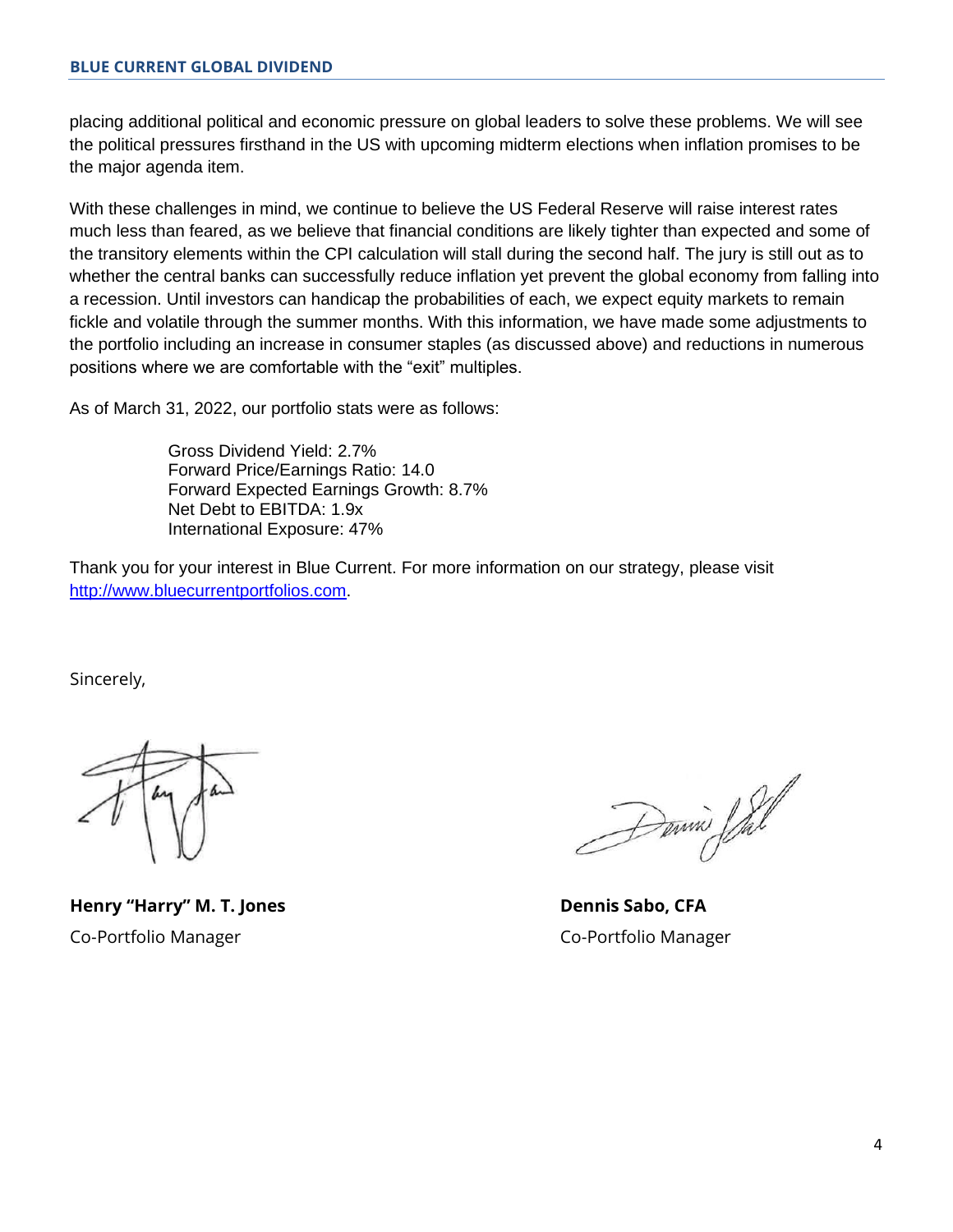| <b>Blue Current Global Dividend</b> |                                                                  |                                                                |                                                                          |                                                 |                                                                           |                                                                                |                                                                       |                               |                                |                                                                  |                                                      |
|-------------------------------------|------------------------------------------------------------------|----------------------------------------------------------------|--------------------------------------------------------------------------|-------------------------------------------------|---------------------------------------------------------------------------|--------------------------------------------------------------------------------|-----------------------------------------------------------------------|-------------------------------|--------------------------------|------------------------------------------------------------------|------------------------------------------------------|
| Year                                | <b>Blue Current</b><br>Global<br>Dividend<br><b>Gross Return</b> | <b>Blue Current</b><br>Global<br><b>Dividend Net</b><br>Return | <b>MSCI World</b><br><b>High Div Yield</b><br><b>Net Index</b><br>Return | <b>MSCI World</b><br><b>Net Index</b><br>Return | <b>Blue Current</b><br>Global<br>Dividend<br>Standard<br><b>Deviation</b> | <b>MSCI World</b><br>High Div Yield<br><b>Net Standard</b><br><b>Deviation</b> | <b>MSCI World</b><br><b>Index Net</b><br>Standard<br><b>Deviation</b> | Internal<br><b>Dispersion</b> | Number of<br><b>Portfolios</b> | <b>End of Period</b><br><b>Composite Assets</b><br>(In Millions) | <b>End of Period Firm</b><br>Assets<br>(In Millions) |
| 2009                                | 16.11%                                                           | 14.97%                                                         | 32.48%                                                                   | 29.99%                                          | NA <sub>2</sub>                                                           | 24.23%                                                                         | 21.70%                                                                | NA <sub>1</sub>               | <6                             | \$2                                                              | \$11                                                 |
| 2010                                | 13.85%                                                           | 12.71%                                                         | 6.29%                                                                    | 11.76%                                          | NA <sub>2</sub>                                                           | 25.89%                                                                         | 24.05%                                                                | NA <sub>1</sub>               | < 6                            | \$2                                                              | \$33                                                 |
| 2011                                | 9.67%                                                            | 8.58%                                                          | 3.89%                                                                    | $-5.54%$                                        | 14.98%                                                                    | 21.81%                                                                         | 20.44%                                                                | NA <sub>1</sub>               | < 6                            | \$19                                                             | \$78                                                 |
| 2012                                | 12.50%                                                           | 11.40%                                                         | 12.24%                                                                   | 15.83%                                          | 12.58%                                                                    | 15.33%                                                                         | 16.98%                                                                | 0.49%                         | 16                             | \$31                                                             | \$191                                                |
| 2013                                | 30.14%                                                           | 28.88%                                                         | 21.91%                                                                   | 26.68%                                          | 10.53%                                                                    | 11.88%                                                                         | 13.73%                                                                | 0.29%                         | 46                             | \$71                                                             | \$268                                                |
| 2014                                | 4.40%                                                            | 3.35%                                                          | 2.48%                                                                    | 4.94%                                           | 8.84%                                                                     | 10.44%                                                                         | 10.37%                                                                | 0.31%                         | 57                             | \$115                                                            | \$337                                                |
| 2015                                | $-1.04%$                                                         | $-2.03%$                                                       | $-3.20%$                                                                 | $-0.87%$                                        | 10.37%                                                                    | 11.16%                                                                         | 10.80%                                                                | 0.64%                         | 58                             | \$123                                                            | \$325                                                |
| 2016                                | 10.05%                                                           | 8.98%                                                          | 9.29%                                                                    | 7.51%                                           | 10.00%                                                                    | 10.46%                                                                         | 10.92%                                                                | 0.61%                         | 56                             | \$145                                                            | \$384                                                |
| 2017                                | 20.66%                                                           | 19.48%                                                         | 18.14%                                                                   | 22.40%                                          | 9.14%                                                                     | 9.59%                                                                          | 10.38%                                                                | 0.23%                         | 106                            | \$230                                                            | \$555                                                |
| 2018                                | $-10.23\%$                                                       | $-11.13%$                                                      | $-7.56%$                                                                 | $-8.71%$                                        | 9.74%                                                                     | 9.14%                                                                          | 10.53%                                                                | 0.47%                         | 140                            | \$205                                                            | \$305                                                |
| 2019                                | 26.24%                                                           | 25.01%                                                         | 23.15%                                                                   | 27.67%                                          | 10.69%                                                                    | 9.80%                                                                          | 11.29%                                                                | 0.65%                         | 160                            | \$246                                                            | \$381                                                |
| 2020                                | 6.81%                                                            | 5.75%                                                          | $-0.03%$                                                                 | 15.90%                                          | 18.19%                                                                    | 21.19%                                                                         | 26.42%                                                                | 0.57%                         | 157                            | \$225                                                            | \$392                                                |

N.A.1 - Information is not statistically meaningful due to an insufficient number of portfolios in the composite for the entire year

NA2 - The three prar annuilled standard deviation measures the variability of the composite gross returns and the benchmark returns over the preceding 26-month period. The three prar annualized standard deviation is not pr

Source: Blue Current Asset Management. See GIPS® disclosure at the end of this report.

*Blue Current Global Dividend Strategy Composite includes all fully discretionary, fee paying accounts under management following a common investment objective, including those accounts no longer with the firm. Blue Current Asset Management offers pre-defined equity strategies using a team-managed approach. Prior to January 1, 2018, the GIPS Firm Definition included certain fixed income strategies; however, it was determined that these strategies were managed differently and did not meet the pre-defined, team-based approach required for inclusion in the GIPS Firm. The GIPS "firm" definition is the foundation to ensure all portfolio accounts within the division of Blue Current Asset Management are assigned to a composite. The Composite invests primarily in domestic or international securities the portfolio manager feels have the potential to deliver outperformance due to a combination of price appreciation and current income in the form of a dividend. The composite will typically invest in securities with a current dividend yield in excess of the broad equity markets with a history of consistently increasing the dividend rate and with what we believe to be strong fundamentals at an attractive price (i.e. low use of leverage, operating margins in excess of 5%, free positive cash flow yield, a price to earnings ratio at or below the market average, and earnings growth). The Global Dividend Equity Composite was created and incepted on 1 January 2009.* 

*The U.S. Dollar is the currency used to express performance. Returns are presented gross and net of management fees and include the reinvestment of all income.* Net of fee performance was calculated using the highest allowable *annual management fee of 1% applied monthly. The annual composite dispersion presented is a gross asset-weighted standard deviation calculated for the accounts in the composite the entire year. Policies for valuing investments, calculating performance, and preparing GIPS Reports are available upon request. Past performance is not indicative of future results.* 

*The investment management fee schedule for the composite is 1% on the first \$5 million, 0.7% on the next \$5 million, 0.65% on the next \$10 million, 0.55% on the next \$30 million, 0.45% on the next \$50 million. Fees for assets over \$100 million are at a rate customized to the client. Actual investment advisory fees incurred by clients may vary.*

*The benchmark MSCI World Index includes 1546 stocks located across 23 developed countries and captures approximately 85% of the free float-adjusted market capitalization in each country. MSCI uses the maximum withholding tax rate applicable to institutional investors in calculating MSCI net dividends. Withholding taxes may vary according to*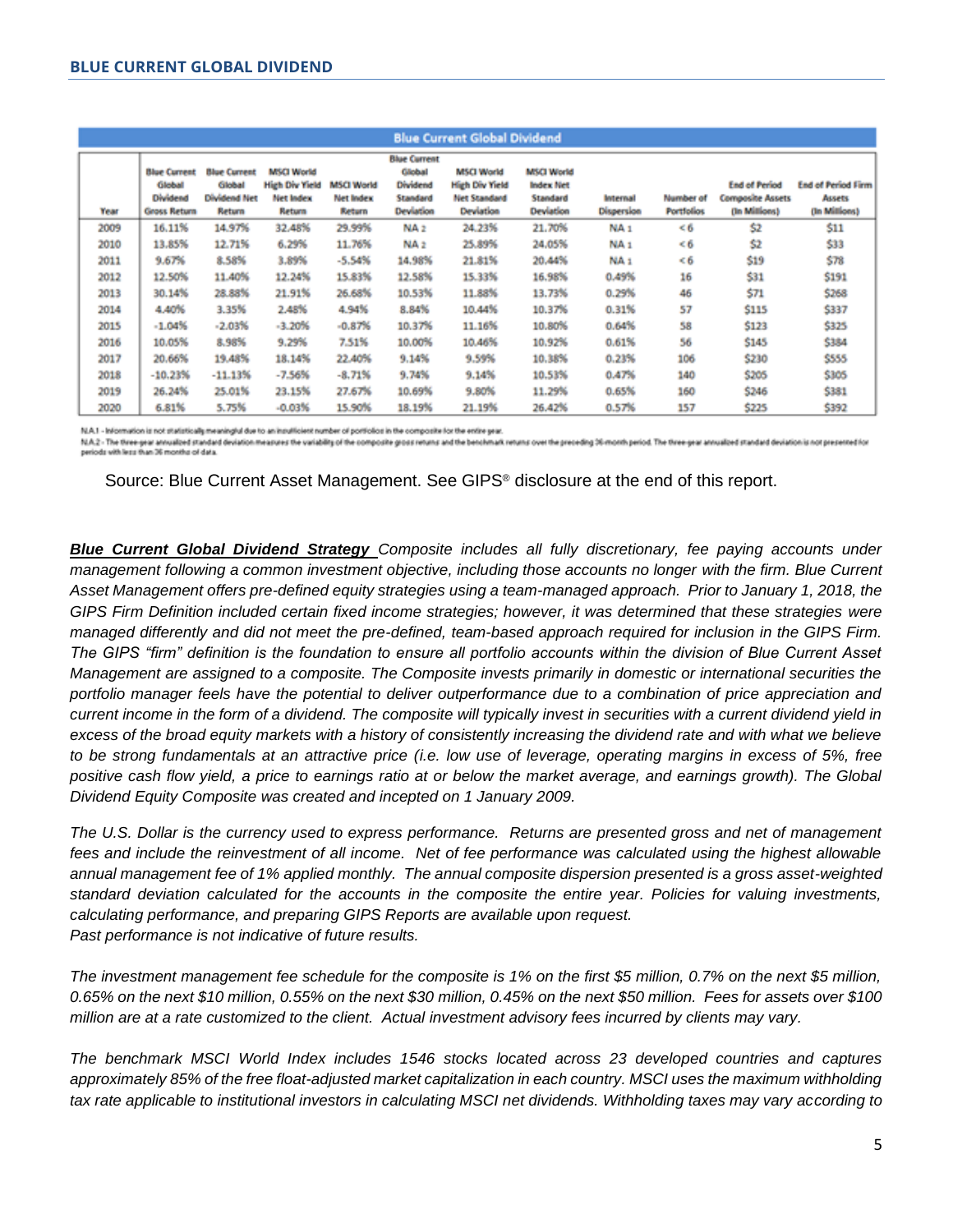*the investor's domicile. Composite returns are calculated net of withholding tax and represent investors domiciled primarily in the United States. The MSCI Indices uses withholding tax rates applicable to GHI Country holding companies.* 

*The benchmark MSCI World High Dividend Yield Index is based on the MSCI World Index, its parent index, and includes large and mid-cap stocks across 23 Developed Markets countries. The index is designed to reflect the performance of equities in the parent index (excluding REITs) with higher dividend income and quality characteristics than average dividend yields that are both sustainable and persistent. The index also applies quality screens and reviews 12-month past performance to omit stocks with potentially deteriorating fundamentals that could force them to cut or reduce*  dividends. MSCI uses the maximum withholding tax rate applicable to institutional investors in calculating MSCI net *dividends.* 

*Blue Current claims compliance with the Global investment Performance Standards (GIPS®) and has prepared and presented this report in compliance with the GIPS standards. Blue Current has been independently verified for the periods January 2009 to December 2020. A firm that claims compliance with the GIPS standards must establish policies and procedures for complying with all the applicable requirements of the GIPS standards. Verification provides*  assurance on whether the firm's policies and procedures related to composite and pooled fund maintenance, as well *as the calculation, presentation, and distribution of performance, have been designed in compliance with the GIPS standards and have been implemented on a firm-wide basis. The Blue Current Global Dividend composite has had a performance examination for the periods January 2009 to December 2020. The verification and performance examination reports are available upon request. Note: Blue Current firm AUM has been amended. Ashland Partners & Company verified for the periods January 2009 to December 2016 and ACA Performance Services has verified performance from January 2017 to December 2020.* 

*For additional information, please refer to bluecurrentportfolios.com.*

*Blue Current Asset Management is a division of Edge Capital Group, LLC ("Edge") also referred to in previous presentations as Blue Current Investments. Edge is an independent registered investment adviser based in Atlanta, Georgia. Blue Current manages separate account strategies with defined investment objectives styles. Edge's total firm assets of approximately \$4.9B (as of December 31, 2021) include the assets manager by the Blue Current division of Edge (\$480M) as well as those managed by Edge but not by the Blue Current division. All employees who work within the Blue Current division of Edge may also manage assets for Edge outside of the Blue Current division. The firm's list of composite descriptions and broad distribution pooled funds is available upon request.*

*GIPS® is a registered trademark of CFA Institute. CFA Institute does not endorse or promote this organization, nor does it warrant the accuracy or quality of the content contained herein.*

#### **Disclosure and Risk Summary**

The opinions expressed herein are those of Edge Capital Group, LLC, and the report is not meant as legal, tax, or financial advice. You should consult your own professional advisors as to the legal, tax, financial, or other matters relevant to the suitability of investing. The external data presented in this report have been obtained from independent sources (as noted) and are believed to be accurate, but no independent verification has been made and accuracy is not guaranteed. The information contained in this report is not intended to address the needs of any particular investor.

The information contained in this document does not constitute an offer to sell any securities nor a solicitation to purchase any securities. Index returns reflect the reinvestment of dividends.

PAST PERFORMANCE CANNOT BE CONSTRUED AS AN INDICATOR OF FUTURE RESULTS BECAUSE OF, AMONG OTHER THINGS, POSSIBLE DIFFERENCES IN MARKET CONDITIONS, INVESTMENT STRATEGY, AND REGULATORY CLIMATE. THERE IS NO ASSURANCE THAT THE FUND WILL ACHIEVE ITS INVESTMENT OBJECTIVE. INDEX INFORMATION (I) IS INCLUDED MERELY TO SHOW THE GENERAL TREND IN THE EQUITY MARKETS FOR THE PERIODS INDICATED AND IS NOT INTENDED TO IMPLY THAT THE FUND'S PORTFOLIO WILL